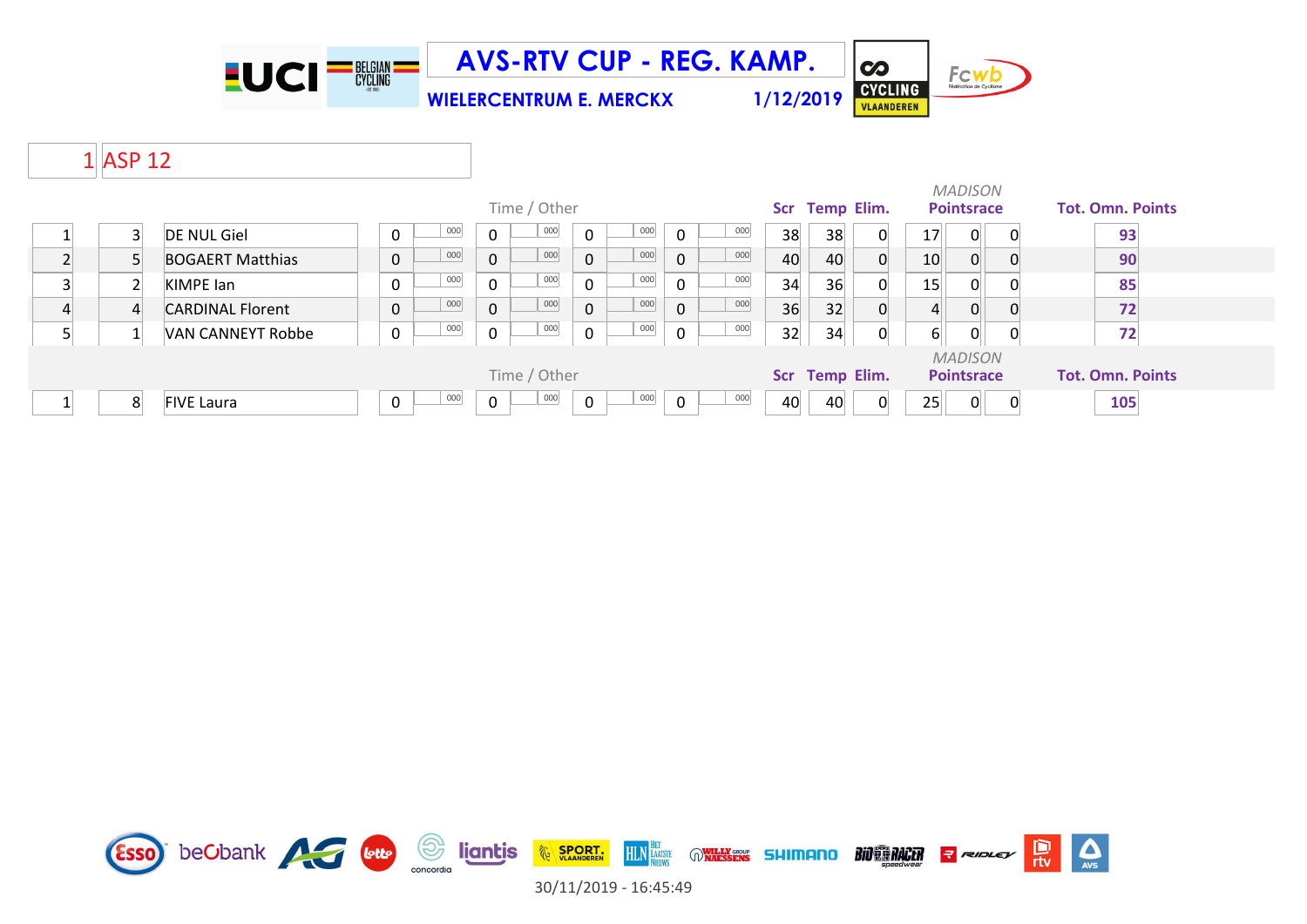

**WIELERCENTRUM E. MERCKX 1/12/2019**



# ASP 13

|                          |    |                          |                    |                     |              |         |              |     |                 |    |                   |                | <b>MADISON</b>    |             |                         |
|--------------------------|----|--------------------------|--------------------|---------------------|--------------|---------|--------------|-----|-----------------|----|-------------------|----------------|-------------------|-------------|-------------------------|
|                          |    |                          |                    | Time / Other        |              |         |              |     | <b>Scr</b>      |    | <b>Temp Elim.</b> |                | <b>Pointsrace</b> |             | <b>Tot. Omn. Points</b> |
|                          | 12 | VAN DAMME Thibaut        | 000<br>0           | 000<br>$\mathbf 0$  | $\Omega$     | 000     | $\Omega$     | 000 | 40              | 38 | $\mathbf{0}$      | 29             | 0                 | $\mathbf 0$ | 107                     |
| $\overline{2}$           | 17 | <b>HOORENS Maurice</b>   | 000<br>$\mathbf 0$ | 000<br>$\mathbf 0$  | $\mathbf 0$  | 000     | $\mathbf 0$  | 000 | 38              | 36 | $\Omega$          | 14             | $\overline{0}$    | $\Omega$    | 88                      |
| 3                        | 20 | <b>BRUYNOOGHE Mathis</b> | 000<br>$\mathbf 0$ | 000<br>$\mathbf 0$  | $\Omega$     | 000     | $\Omega$     | 000 | 36              | 32 | <sup>n</sup>      | 15             | 0                 |             | 83                      |
| 4                        | 14 | <b>VAN CANNEYT Siebe</b> | 000<br>$\mathbf 0$ | 000<br>$\mathbf 0$  | $\mathbf 0$  | 000     | $\mathbf{0}$ | 000 | 34              | 40 |                   | $6 \vert$      | $\overline{0}$    | 0           | 80                      |
| 5 <sup>1</sup>           | 16 | <b>HUYCH Lenn</b>        | 000<br>0           | 000<br>$\mathbf 0$  | $\Omega$     | 000     | $\Omega$     | 000 | 28              | 30 |                   | 12             | 0                 |             | 70                      |
| 6                        | 11 | VAN DER VURST Kobe       | 000<br>$\mathbf 0$ | 000<br>$\mathbf{0}$ | $\mathbf{0}$ | 000     | $\Omega$     | 000 | 32              | 34 |                   | $\Omega$       | 0                 |             | 66                      |
| $\overline{\phantom{a}}$ | 13 | VAN DAELE Lex            | 000<br>0           | 000<br>0            | $\Omega$     | $000\,$ | $\Omega$     | 000 | 30 <sup>°</sup> | 26 |                   |                | 0                 |             | 57                      |
| 8                        | 15 | LOUAGIE Matti            | 000<br>$\mathbf 0$ | 000<br>$\mathbf{0}$ | $\mathbf 0$  | 000     | $\mathbf 0$  | 000 | 24              | 28 |                   | $\overline{0}$ | 0                 |             | 52                      |
| 9                        | 19 | <b>CARDINAL Nathan</b>   | 000<br>0           | 000<br>$\mathbf 0$  | $\mathbf{0}$ | 000     | $\Omega$     | 000 | 22              | 22 |                   |                | 0                 |             | 44                      |
| 10                       | 21 | <b>BOSSAER Xander</b>    | 000<br>$\mathbf 0$ | 000<br>$\mathbf 0$  | $\mathbf 0$  | 000     | $\mathbf{0}$ | 000 | 26              | 24 |                   | $\overline{0}$ | $\overline{0}$    | $-20$       | 30                      |
| 11                       | 18 | <b>DERENZIS Ryan</b>     | 000<br>0           | 000<br>$\mathsf{O}$ | 0            | 000     | $\mathbf 0$  | 000 | 20              | 20 | 0                 | 0              | 0                 | $-20$       | 20                      |
|                          |    |                          |                    |                     |              |         |              |     |                 |    |                   |                | <b>MADISON</b>    |             |                         |
|                          |    |                          |                    | Time / Other        |              |         |              |     | <b>Scr</b>      |    | <b>Temp Elim.</b> |                | <b>Pointsrace</b> |             | <b>Tot. Omn. Points</b> |
|                          | 24 | <b>DE BUYSSER Auke</b>   | 000<br>0           | 000<br>0            | 0            | 000     | $\mathbf 0$  | 000 | 40              | 40 | 0                 | 35             | $\overline{0}$    | $\Omega$    | 115                     |

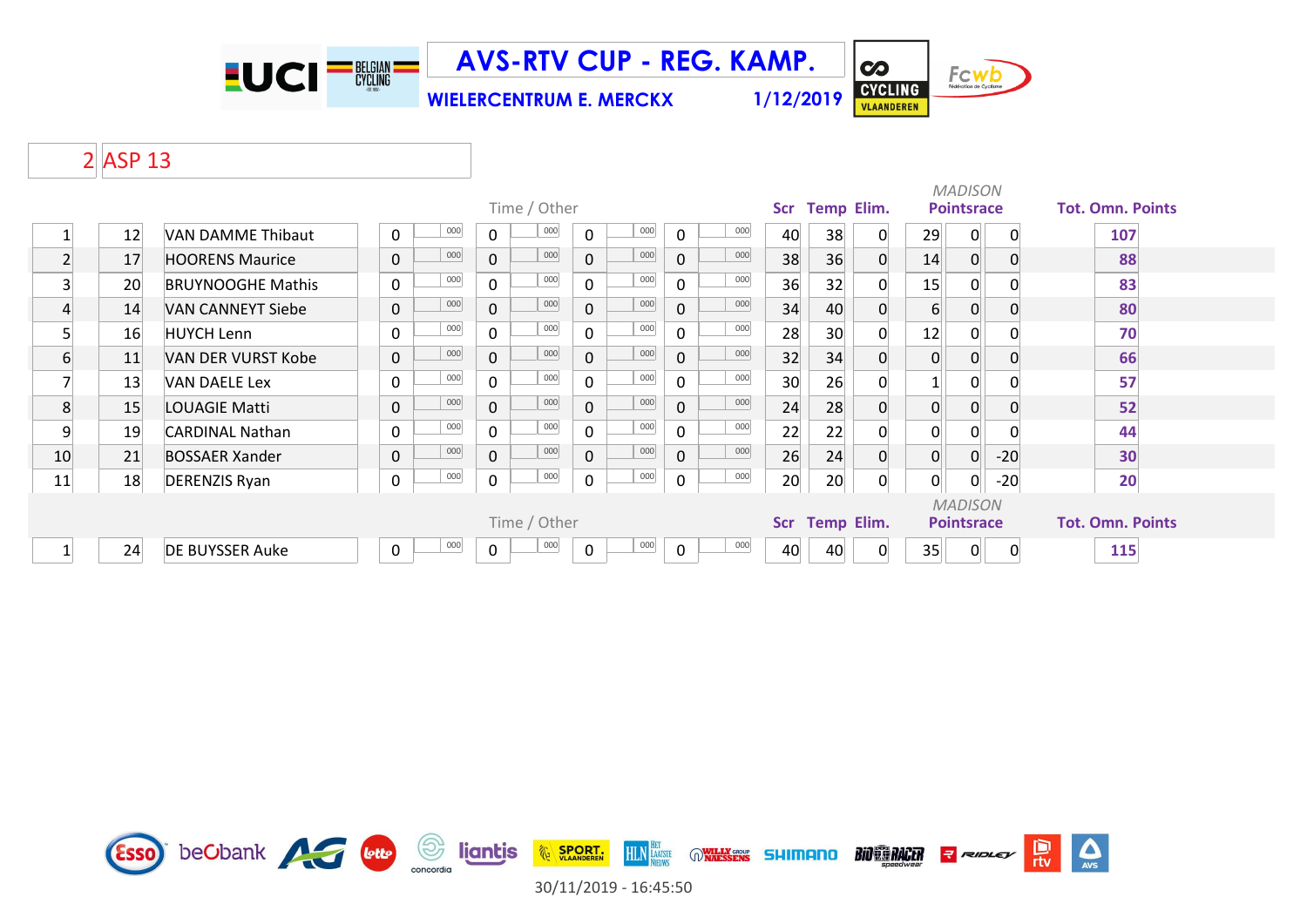

**WIELERCENTRUM E. MERCKX 1/12/2019**



 $\overline{\mathbf{c}}$ 

### 3 ASP 14

|                |             |                            |              |                |                | Time / Other |               |                      |             |                            |                 | Scr Temp Elim.   |                     |                | <b>MADISON</b><br><b>Pointsrace</b> |                | <b>Tot. Omn. Points</b> |
|----------------|-------------|----------------------------|--------------|----------------|----------------|--------------|---------------|----------------------|-------------|----------------------------|-----------------|------------------|---------------------|----------------|-------------------------------------|----------------|-------------------------|
| $\mathbf{1}$   | 28          | <b>DE BOCK Aless</b>       | 0            | 000            | 0              | 000          | $\mathbf 0$   | 000                  | 0           | 000                        | 38              | 40               | 0                   | 18             | 0                                   | 0              | 96                      |
| $\overline{2}$ | 26          | <b>AERNOUTS Nicolas</b>    | $\pmb{0}$    | 000            | 0              | 000          | $\mathbf{0}$  | 000                  | 0           | 000                        | 40              | 38               | $\overline{0}$      | 13             | $\overline{0}$                      | $\mathbf 0$    | 91                      |
| $\overline{3}$ | 38          | <b>PUYPE Bram</b>          | 0            | 000            | $\mathbf 0$    | 000          | $\mathbf 0$   | 000                  | $\mathbf 0$ | 000                        | 34              | 36               | 0                   | 14             | $\mathbf{0}$                        | $\mathbf{0}$   | 84                      |
| $\overline{4}$ | 34          | <b>SCHELDEMAN Xander</b>   | $\mathbf 0$  | 000            | 0              | 000          | $\mathbf 0$   | 000                  | $\mathbf 0$ | 000                        | 30              | 32               | 0                   | 20             | $\overline{0}$                      | $\overline{0}$ | 82                      |
| $\overline{5}$ | 37          | <b>METTEPENNINGEN Arne</b> | $\mathbf 0$  | 000            | $\overline{0}$ | 000          | $\Omega$      | 000                  | $\mathbf 0$ | 000                        | 36              | 30 <sup>°</sup>  | 0                   | $\overline{5}$ | $\mathsf{O}$                        | $\Omega$       | 71                      |
| 6              | 41          | <b>VANDERSTEENE Kobe</b>   | $\mathbf 0$  | 000            | 0              | 000          | $\Omega$      | 000                  | $\mathbf 0$ | 000                        | 22              | 34               | $\Omega$            | $\vert$ 1      | $\overline{0}$                      | $\mathbf{0}$   | 57                      |
| $\overline{7}$ | 33          | <b>GABRIELS Jonas</b>      | 0            | 000            | $\Omega$       | 000          | $\Omega$      | 000                  | $\Omega$    | 000                        | 32              | 18               | $\Omega$            | 5              | $\overline{0}$                      | $\Omega$       | 55                      |
| 8              | 45          | LEMESTREZ Juan             | $\mathbf 0$  | 000            | $\overline{0}$ | 000          | $\Omega$      | 000                  | $\mathbf 0$ | 000                        | 28              | 24               | 0                   | $\mathbf{1}$   | $\overline{0}$                      | $\overline{0}$ | 53                      |
| $\overline{9}$ | 40          | <b>VAN DE PERRE Harry</b>  | 0            | 000            | $\mathsf{O}$   | 000          | $\mathbf 0$   | 000                  | $\mathbf 0$ | 000                        | 26              | 22               | 0                   | $\overline{2}$ | $\mathsf{o}$                        | 0              | 50                      |
| 10             | 44          | <b>WEYTS Louis</b>         | $\Omega$     | 000            | 0              | 000          | $\Omega$      | 000                  | $\mathbf 0$ | 000                        | 18              | 26               | $\Omega$            | $\overline{3}$ | $\overline{0}$                      | $\overline{0}$ | 47                      |
| 11             | 30          | D'HOOGHE Nicolas           | $\mathbf{0}$ | 000            | 0              | 000          | $\mathbf 0$   | 000                  | $\mathbf 0$ | 000                        | 14              | 28               | $\Omega$            | 0              | 0                                   | $\mathbf{0}$   | 42                      |
| 12             | 32          | <b>FONCKE Aiko</b>         | $\mathbf 0$  | 000            | $\overline{0}$ | 000          | $\Omega$      | 000                  | $\mathbf 0$ | 000                        | 16              | 20               | $\overline{0}$      | $\mathbf 0$    | $\overline{0}$                      | $\overline{0}$ | 36                      |
| 13             | 31          | <b>FAUTE Arnaud</b>        | 0            | 000            | $\overline{0}$ | 000          | $\mathbf 0$   | 000                  | $\mathbf 0$ | 000                        | 12              | 14               | 0                   | 6              | $\mathsf{o}$                        | $\Omega$       | 32                      |
| 14             | 42          | <b>VANSPRINGEL Mats</b>    | $\mathbf 0$  | 000            | 0              | 000          | $\mathbf 0$   | 000                  | $\mathbf 0$ | 000                        | 20              | 10               | 0                   | $\mathbf 0$    | $\overline{0}$                      | $\overline{0}$ | 30                      |
| 15             | 43          | <b>WARRANT Robin</b>       | $\mathbf 0$  | 000            | $\overline{0}$ | 000          | $\Omega$      | 000                  | $\mathbf 0$ | 000                        | 24              | $\overline{4}$   | 0                   | $\overline{0}$ | $\overline{0}$                      | $\Omega$       | 28                      |
| 16             | 29          | <b>DE BODE Staf</b>        | $\Omega$     | 000            | $\mathbf{0}$   | 000          | $\Omega$      | 000                  | $\mathbf 0$ | 000                        | 8               | 16               | $\Omega$            | $\overline{0}$ | $\overline{0}$                      | $\mathbf{0}$   | 24                      |
| 17             | 36          | VAN DEN BOSSCHE Mon        | 0            | 000            | $\Omega$       | 000          | $\Omega$      | 000                  | $\Omega$    | 000                        | $6 \overline{}$ | 12               | $\Omega$            | 0              | $\overline{0}$                      | $\Omega$       | 18                      |
| 18             | 35          | <b>MAES Luca</b>           | $\mathbf 0$  | 000            | $\overline{0}$ | 000          | $\Omega$      | 000                  | 0           | 000                        | 10              | 8                | 0                   | $\overline{0}$ | $\overline{0}$                      | $-20$          | $-2$                    |
| 19             | 25          | <b>MANNAERT Kiandro</b>    | 0            | 000            | $\mathsf{O}$   | 000          | $\mathbf 0$   | 000                  | $\mathbf 0$ | 000                        | $\overline{4}$  | $6 \overline{6}$ | 0                   | $\mathbf 0$    | 0                                   | $-40$          | $-30$                   |
| 20             | 27          | <b>COLLARD Ernesto</b>     | 0            | 000            | 0              | 000          | 0             | 000                  | $\mathbf 0$ | 000                        | $\overline{2}$  | 2 <sup>1</sup>   | $\overline{0}$      | $\overline{0}$ | $\overline{0}$                      | $-80$          | $-76$                   |
|                |             |                            |              |                |                |              |               |                      |             |                            |                 |                  |                     |                | <b>MADISON</b>                      |                |                         |
|                |             |                            |              |                |                | Time / Other |               |                      |             |                            |                 | Scr Temp Elim.   |                     |                | <b>Pointsrace</b>                   |                | <b>Tot. Omn. Points</b> |
| $\mathbf{1}$   | 48          | <b>EXPEELS Laerke</b>      | 0            | 000            | 0              | 000          | $\mathbf 0$   | 000                  | $\mathbf 0$ | 000                        | 40              | 40               | $\overline{0}$      | 40             | $\mathsf{O}$                        | 0              | 120                     |
| 2 <sup>1</sup> | 49          | <b>VIERSTRAETE Luca</b>    | $\mathbf 0$  | 000            | 0              | 000          | $\mathbf 0$   | 000                  | $\mathbf 0$ | 000                        | 36              | 38               | 0                   | 23             | 0                                   | $-20$          | 77                      |
|                | <b>Esso</b> | beCbank <b>Allen</b> Louis |              | $\circledcirc$ | liantis        |              | <b>SPORT.</b> | <b>HLN</b> LAATSTE   |             | <b>WILLY GROUP</b> SHIMANO |                 |                  | <b>BIO EN RACER</b> |                | <b>R</b> RIDLEY                     |                | $\boldsymbol{\Delta}$   |
|                |             |                            |              | concordia      |                |              |               | $20/11/2010 10.1550$ |             |                            |                 |                  |                     |                |                                     |                |                         |

30/11/2019 - 16:45:50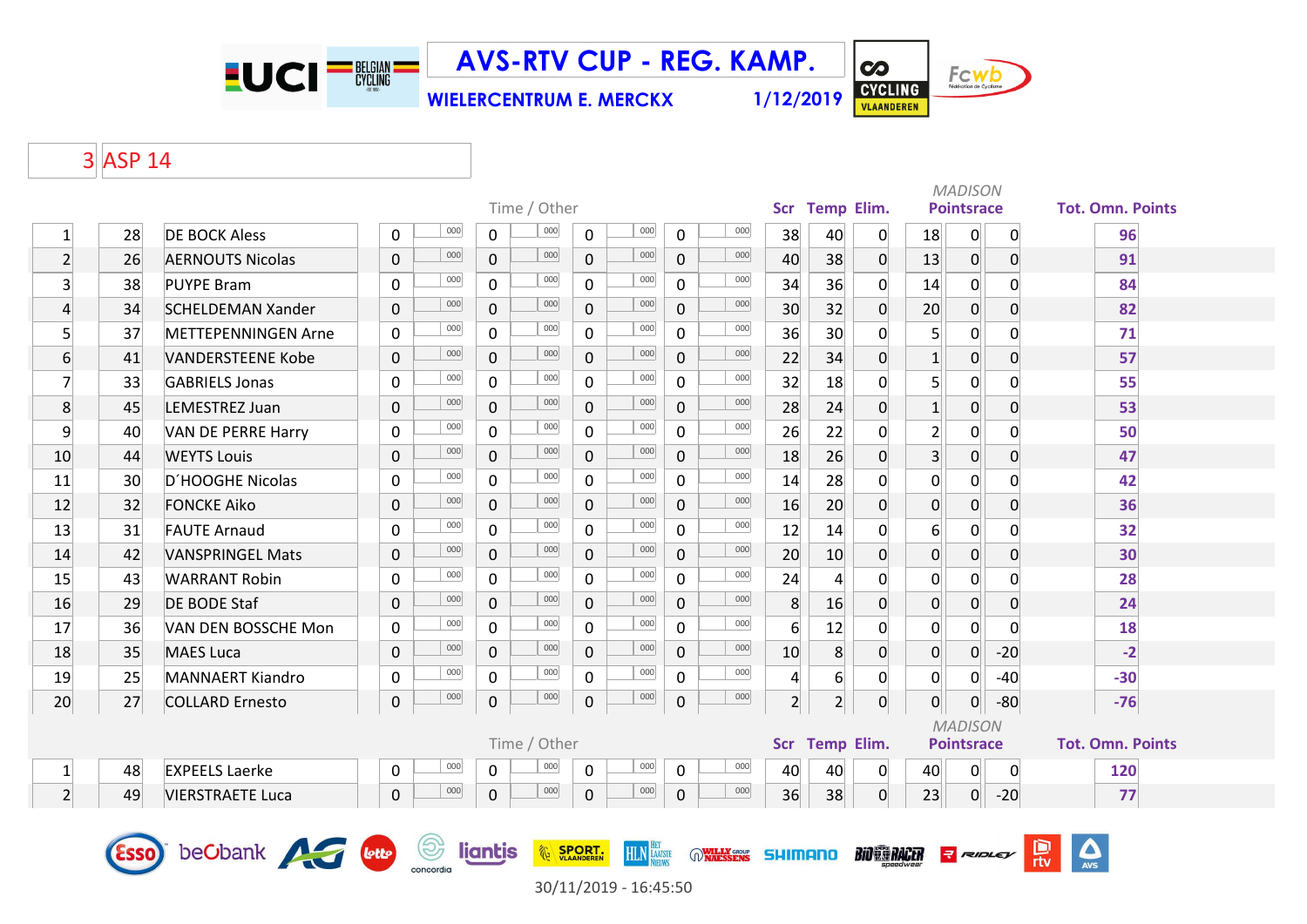|                |             | $-UCI$ $=$ $\frac{1}{2}$ $\frac{1}{2}$ $\frac{1}{2}$ $\frac{1}{2}$ $\frac{1}{2}$ $\frac{1}{2}$ $\frac{1}{2}$ $\frac{1}{2}$ $\frac{1}{2}$ $\frac{1}{2}$ $\frac{1}{2}$ $\frac{1}{2}$ $\frac{1}{2}$ $\frac{1}{2}$ $\frac{1}{2}$ $\frac{1}{2}$ $\frac{1}{2}$ $\frac{1}{2}$ $\frac{1}{2}$ $\frac{1}{2}$ $\frac{1}{2}$ $\$ |              |                  |              |                                |                |                    |                | <b>AVS-RTV CUP - REG. KAMP.</b> |                |                   | $\boldsymbol{\infty}$               |                |                   |                |                          |
|----------------|-------------|----------------------------------------------------------------------------------------------------------------------------------------------------------------------------------------------------------------------------------------------------------------------------------------------------------------------|--------------|------------------|--------------|--------------------------------|----------------|--------------------|----------------|---------------------------------|----------------|-------------------|-------------------------------------|----------------|-------------------|----------------|--------------------------|
|                |             |                                                                                                                                                                                                                                                                                                                      |              |                  |              | <b>WIELERCENTRUM E. MERCKX</b> |                |                    |                |                                 | 1/12/2019      |                   | <b>CYCLING</b><br><b>VLAANDEREN</b> |                | FCWD              |                |                          |
|                |             |                                                                                                                                                                                                                                                                                                                      |              |                  |              |                                |                |                    |                |                                 |                |                   |                                     |                |                   |                |                          |
| $\overline{3}$ | 47          | <b>VAN GOETHEM Lore</b>                                                                                                                                                                                                                                                                                              | 0            | 000              | 0            | 000                            | 0              | 000                | 0              | 000                             | 38             | 36                | $\mathbf 0$                         | 17             | 0                 | $-60$          | 31                       |
|                |             | 4 NIEUW/DÉB F                                                                                                                                                                                                                                                                                                        |              |                  |              |                                |                |                    |                |                                 |                |                   |                                     |                |                   |                |                          |
|                |             |                                                                                                                                                                                                                                                                                                                      |              |                  |              |                                |                |                    |                |                                 |                |                   |                                     |                | <b>MADISON</b>    |                |                          |
|                |             |                                                                                                                                                                                                                                                                                                                      |              |                  |              | Time / Other                   |                |                    |                |                                 | Scr            | <b>Temp Elim.</b> |                                     |                | <b>Pointsrace</b> |                | <b>Tot. Omn. Points</b>  |
| $\mathbf{1}$   | 77          | <b>VAN GUCHT Yoran</b>                                                                                                                                                                                                                                                                                               | 0            | 000              | $\mathbf 0$  | 000                            | 0              | 000                | 0              | 000                             | 40             | 38                | 40                                  | 16             | 0                 | 0              | 134                      |
| $\overline{2}$ | 73          | <b>BERTELS Jasper</b>                                                                                                                                                                                                                                                                                                | 0            | 000              | $\mathbf 0$  | 000                            | $\mathbf 0$    | 000                | 0              | 000                             | 40             | 40                | 40                                  | 0              | $\overline{0}$    | 0              | 120                      |
| $\overline{3}$ | 84          | <b>SLAETS Yorick</b>                                                                                                                                                                                                                                                                                                 | $\mathbf{0}$ | 000              | 0            | 000                            | 0              | 000                | 0              | 000                             | 36             | 36                | 34                                  | 11             | $\mathbf{O}$      | $\mathbf 0$    | 117                      |
| $\overline{4}$ | 88          | <b>LETEN Inias</b>                                                                                                                                                                                                                                                                                                   | 0            | 000              | $\mathbf 0$  | 000                            | $\mathbf 0$    | 000                | $\mathbf 0$    | 000                             | 34             | 34                | 38                                  | 10             | 0                 | 0              | 116                      |
| $\overline{5}$ | 56          | GOOSSENS Nicholas                                                                                                                                                                                                                                                                                                    | $\mathbf 0$  | 000              | $\mathsf{O}$ | 000                            | 0              | 000                | $\overline{0}$ | 000                             | 36             | 38                | 38                                  | $\overline{3}$ | $\overline{0}$    | $\overline{0}$ | 115                      |
| 6              | 85          | PRESTIANNI Sacha                                                                                                                                                                                                                                                                                                     | $\mathbf 0$  | 000              | $\mathbf{0}$ | 000                            | $\mathbf{0}$   | 000                | 0              | 000                             | 38             | 36                | 34                                  | 0              | 0                 | $\mathbf 0$    | 108                      |
| $\overline{7}$ | 54          | <b>JONCKHEERE Jarne</b>                                                                                                                                                                                                                                                                                              | 0            | 000              | 0            | 000                            | 0              | 000                | 0              | 000                             | 38             | 30                | 36                                  | 0              | 0                 | $\Omega$       | 104                      |
| 8              | 68          | <b>BAERT Basiel</b>                                                                                                                                                                                                                                                                                                  | 0            | 000              | 0            | 000                            | $\pmb{0}$      | 000                | 0              | 000                             | 32             | 32                | 28                                  | $6 \mid$       | 0                 | $\overline{0}$ | 98                       |
| $\overline{9}$ | 53          | L'EAU Michiel                                                                                                                                                                                                                                                                                                        | $\mathbf 0$  | 000              | 0            | 000                            | 0              | 000                | 0              | 000                             | 32             | 30                | 28                                  | 5 <sup>1</sup> | $\mathbf{O}$      | 0              | 95                       |
| 10             | 76          | <b>VAN OUDENHOVE Stian</b>                                                                                                                                                                                                                                                                                           | $\mathbf 0$  | 000              | $\mathbf{0}$ | 000                            | $\mathbf{0}$   | 000                | 0              | 000                             | 30             | 22                | 36                                  | 1              | 0                 | 0              | 89                       |
| 11             | 62          | <b>DE SCHUYTENEER Steffen</b>                                                                                                                                                                                                                                                                                        | $\mathbf 0$  | 000              | 0            | 000                            | 0              | 000                | 0              | 000                             | 24             | 28                | 32                                  | 0              | 0                 | 0              | 84                       |
| 12             | 86          | <b>PLACE Maxence</b>                                                                                                                                                                                                                                                                                                 | $\mathbf 0$  | 000              | $\mathbf{0}$ | 000                            | $\mathbf 0$    | 000                | 0              | 000                             | 28             | 26                | 26                                  | 0              | $\overline{0}$    | $\overline{0}$ | 80                       |
| 13             | 83          | <b>SNOEKS Baptiste</b>                                                                                                                                                                                                                                                                                               | $\mathbf{0}$ | 000              | $\mathbf{0}$ | 000                            | 0              | 000                | 0              | 000                             | 30             | 24                | 22                                  | 3              | 0                 | $\Omega$       | 79                       |
| 14             | 82          | <b>SORLI Esteban</b>                                                                                                                                                                                                                                                                                                 | $\mathbf 0$  | 000              | 0            | 000                            | $\mathbf 0$    | 000                | $\overline{0}$ | 000                             | 20             | 34                | 24                                  | $\mathbf 0$    | 0                 | 0              | 78                       |
| 15             | 64          | <b>DE BUYSSER Quinten</b>                                                                                                                                                                                                                                                                                            | 0            | 000              | 0            | 000                            | 0              | 000                | 0              | 000                             | 34             | 18                | 22                                  | 0              | $\overline{0}$    | 0              | 74                       |
| 16             | 55          | <b>GOVAERT Tanghi</b>                                                                                                                                                                                                                                                                                                | $\mathbf 0$  | 000              | 0            | 000                            | $\mathbf 0$    | 000                | $\overline{0}$ | 000                             | 14             | 26                | 32                                  | $\overline{0}$ | 0                 | $\overline{0}$ | 72                       |
| 17             | 72          | <b>SOENENS Leyton</b>                                                                                                                                                                                                                                                                                                | $\mathbf{0}$ | 000              | $\mathbf{0}$ | 000                            | 0              | 000                | 0              | 000                             | 28             | 32                | 30                                  | 0              | 0                 | $-20$          | 70                       |
| 18             | 69          | <b>DE LIL Ronan</b>                                                                                                                                                                                                                                                                                                  | 0            | 000              | $\mathbf 0$  | 000                            | $\pmb{0}$      | 000                | 0              | 000                             | 26             | 14                | 24                                  | 0              | $\overline{0}$    | $\overline{0}$ | 64                       |
| 19             | 65          | <b>CRIEL Emilio</b>                                                                                                                                                                                                                                                                                                  | 0            | 000              | 0            | 000                            | 0              | 000                | 0              | 000                             | 22             | 28                | 12                                  | $\mathsf{O}$   | 0                 | $\overline{0}$ | 62                       |
| 20             | 80          | <b>DENS Stan</b>                                                                                                                                                                                                                                                                                                     | $\Omega$     | 000              | 0            | 000                            | $\overline{0}$ | 000                | 0              | 000                             | 26             | 14                | 18                                  | $\overline{0}$ | 0                 | 0              | 58                       |
| 21             | 51          | <b>DELHAYE Corentin</b>                                                                                                                                                                                                                                                                                              | 0            | 000              | 0            | 000                            | 0              | 000                | 0              | 000                             | 22             | 18                | 14                                  | 0              | 0                 | 0              | 54                       |
| 22             | 79          | VAN DE WEYER Jan                                                                                                                                                                                                                                                                                                     | 0            | 000              | 0            | 000                            | 0              | 000                | 0              | 000                             | 20             | 20                | 20                                  | $\mathbf{0}$   | 0                 | $-20$          | 40                       |
| 23             | 75          | <b>VANDE MOORTEL Matteo</b>                                                                                                                                                                                                                                                                                          | 0            | 000              | 0            | 000                            | 0              | 000                | 0              | 000                             | 24             | 12                | 26                                  | $\overline{0}$ | 0                 | $-60$          | $\overline{2}$           |
|                | <b>Esso</b> | beObank <b>Avec Lette</b>                                                                                                                                                                                                                                                                                            |              | (වා<br>concordia | liantis      |                                | SPORT.         | <b>HLN LAATSTE</b> |                | <b>WILLY GROUP</b>              | <b>SHIMANO</b> |                   | <b>BIO SARCER</b>                   |                | <b>R</b> RIDLEY   |                | $\sum_{\text{AVS}}$<br>믮 |

30/11/2019 - 16:45:50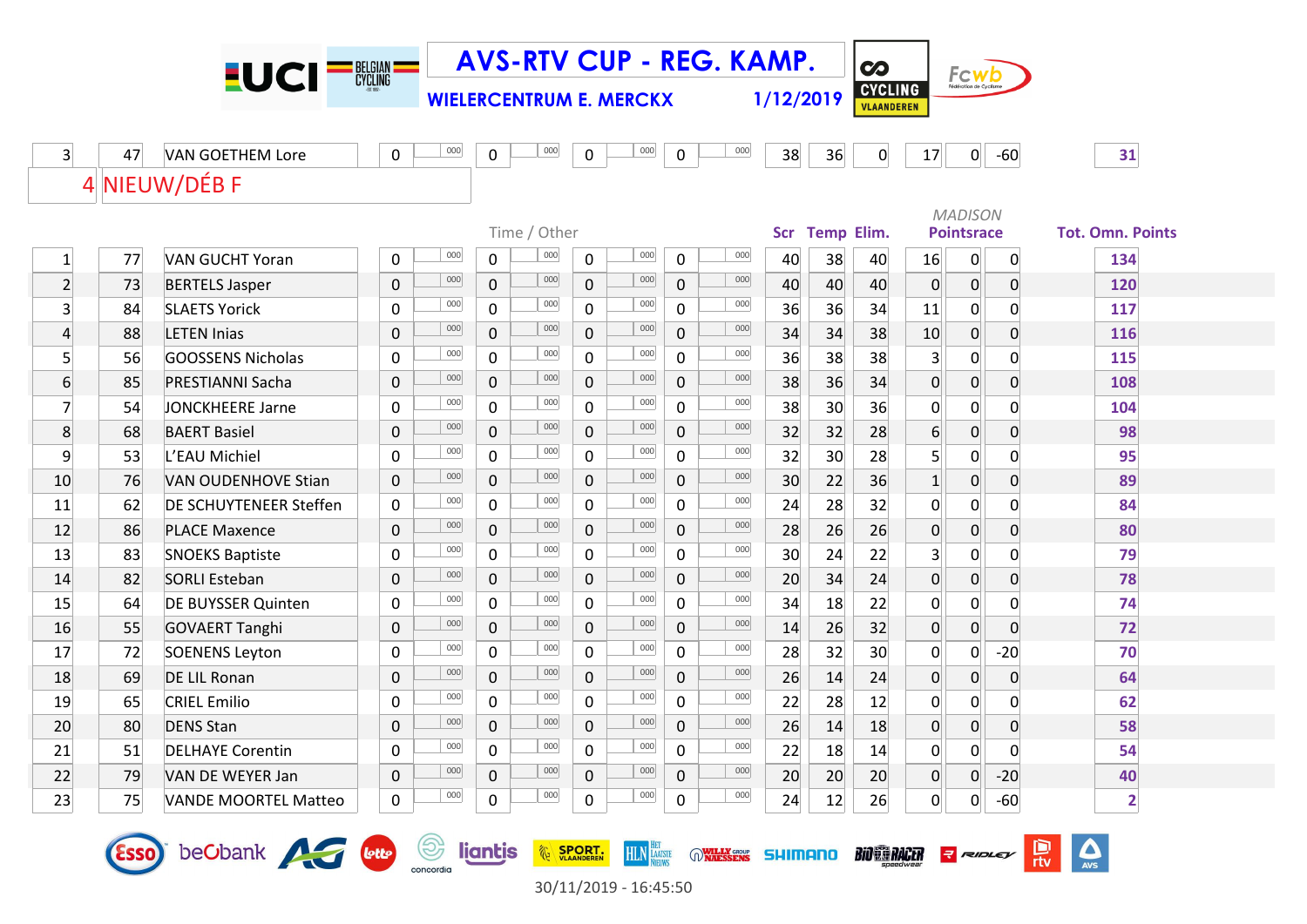

**WIELERCENTRUM E. MERCKX 1/12/2019**



**CO** 

#### 5 DAMES J

|                |     |                         |             |     |              |              |              |     |                  |     |            |                   |    |                | <b>MADISON</b>    |          |                         |
|----------------|-----|-------------------------|-------------|-----|--------------|--------------|--------------|-----|------------------|-----|------------|-------------------|----|----------------|-------------------|----------|-------------------------|
|                |     |                         |             |     |              | Time / Other |              |     |                  |     | <b>Scr</b> | <b>Temp Elim.</b> |    |                | <b>Pointsrace</b> |          | <b>Tot. Omn. Points</b> |
|                | 94  | LINTHOUDT Jade          | 0           | 000 | 0            | 000          | $\mathbf{0}$ | 000 | $\mathbf 0$      | 000 | 40         | 36                | 36 | 22             | $\overline{0}$    | 0        | 134                     |
| $\overline{2}$ | 92  | <b>PUYPE Laura</b>      | 0           | 000 | $\mathbf 0$  | 000          | $\mathbf 0$  | 000 | $\mathbf 0$      | 000 | 38         | 38                | 38 | 13             | $\overline{0}$    | $\Omega$ | 127                     |
| 3              | 95  | JOORIS Febe             | 0           | 000 | $\mathbf{0}$ | 000          | 0            | 000 | $\mathbf 0$      | 000 | 36         | 40                | 34 | 10             | 0                 |          | 120                     |
| $\overline{4}$ | 93  | NICOLAES Julie          | 0           | 000 | $\Omega$     | 000          | $\Omega$     | 000 | $\overline{0}$   | 000 | 34         | 34                | 40 | 5 <sup>1</sup> | 0                 | $\Omega$ | 113                     |
| 5              | 91  | <b>ROTTIERS Margot</b>  | 0           | 000 | $\mathbf 0$  | 000          | $\mathbf 0$  | 000 | $\boldsymbol{0}$ | 000 | 32         | 32                | 32 | 5 <sub>1</sub> | 0                 | 0        | 101                     |
|                |     |                         |             |     |              |              |              |     |                  |     |            |                   |    |                | <b>MADISON</b>    |          |                         |
|                |     |                         |             |     |              | Time / Other |              |     |                  |     | <b>Scr</b> | <b>Temp Elim.</b> |    |                | <b>Pointsrace</b> |          | <b>Tot. Omn. Points</b> |
| $1\vert$       | 108 | DE CLERCQ Katrijn       | 0           | 000 | $\Omega$     | 000          | $\Omega$     | 000 | $\mathbf 0$      | 000 | 38         | 40                | 40 | 19             | 0                 | $\Omega$ | 137                     |
| $\overline{2}$ | 101 | <b>VANHOVE Marith</b>   | 0           | 000 | $\mathbf{0}$ | 000          | $\Omega$     | 000 | $\mathbf 0$      | 000 | 40         | 36                | 34 | 21             | $\overline{0}$    | 0        | 131                     |
| 3              | 106 | <b>MAES Sara</b>        | 0           | 000 | $\Omega$     | 000          | $\Omega$     | 000 | $\mathbf{0}$     | 000 | 36         | 38                | 36 | 10             | 0                 |          | 120                     |
| 4              | 104 | VAN DE PAAR Ines        | $\mathbf 0$ | 000 | $\mathbf{0}$ | 000          | $\mathbf 0$  | 000 | $\mathbf 0$      | 000 | 34         | 34                | 32 | $\overline{3}$ | $\overline{0}$    | 0        | 103                     |
| 5              | 105 | VAN CONINCKXLOEY Jolien | $\mathbf 0$ | 000 | $\Omega$     | 000          | $\Omega$     | 000 | $\mathbf{0}$     | 000 | 30         | 32                | 38 |                | $\overline{0}$    |          | 101                     |
| 6              | 107 | <b>JONCKERS Océane</b>  | $\mathbf 0$ | 000 | $\mathbf 0$  | 000          | $\mathbf 0$  | 000 | $\mathbf 0$      | 000 | 32         | 30                | 30 |                | $\overline{0}$    | 0        | 93                      |
|                | 102 | VANDEPUTTE Yenna        | 0           | 000 | $\Omega$     | 000          | $\Omega$     | 000 | $\mathbf 0$      | 000 | 28         | 28                | 26 | 0              | 0                 |          | 82                      |
| 8              | 103 | VAN DEN DRIES Ann-Sophi | $\mathbf 0$ | 000 | $\mathbf{0}$ | 000          | 0            | 000 | $\mathbf 0$      | 000 | 26         | 26                | 28 | $\mathbf 0$    | $\overline{0}$    | 0        | 80                      |



30/11/2019 - 16:45:50